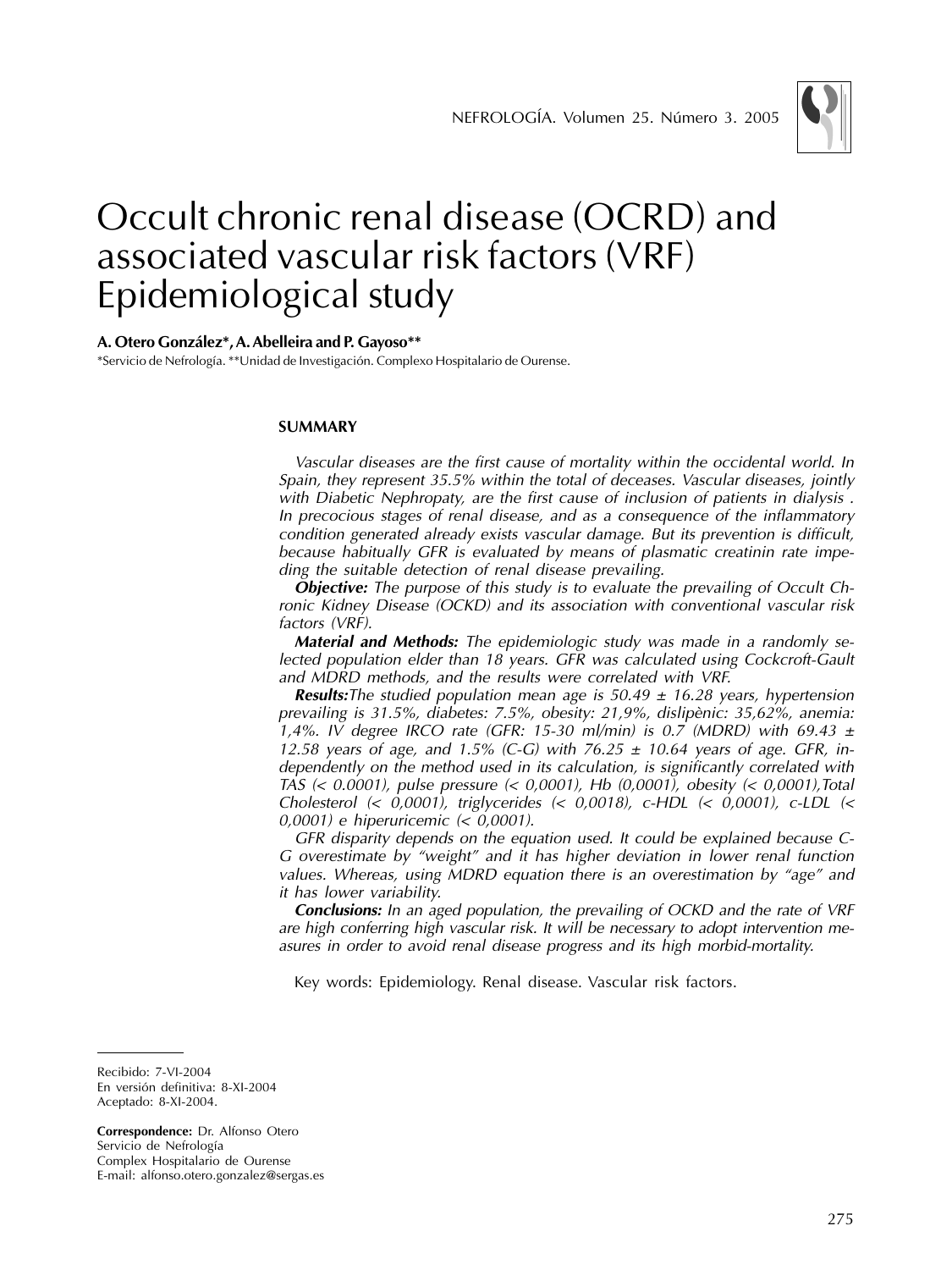## **ENFERMEDAD RENAL CRÓNICA OCULTA (ERCO), Y FACTORES DE RIESGO VASCULAR (FRV) ASOCIADOS. ESTUDIO EPIDEMIOLÓGICO**

### **RESUMEN**

Las enfermedades vasculares son la primera causa de muerte en el mundo occidental, en España representan el 35,5% del total de fallecimientos y son juntamente con la Nefropatía Diabética, la primera causa de inclusión de pacientes en depuración extrarenal. En estadios precoces de insuficiencia renal y como consecuencia del estado inflamatorio que genera, ya existe daño vascular, pero su prevención es difícil ya que de forma habitual se evalúa el GFR mediante la tasa plasmática de creatinina, lo que impide detectar de forma adecuada la prevalencia de enfermedad renal.

**Objetivo:** Evaluar la prevalencia de ERCO y su asociación a factores de riesgo vascular (FRV) convencionales.

**Material y metodos:** Estudio epidemiológico, en una muestra aleatoria al azar en una población mayor de 18 años ( $n = 1059$ ), se determinó GFR por fórmulas de Cockcroff-Gault y MDRD y se correlaccionó con los FRV.

**Resultados:** La media de edad de la población estudiada es 50,49 ± 16,28 años y la tasa de ERCO Grado III (GFR < 60 ml/min) es 13,1% (MDRD) con una media de edad de 66,27 años y 17,8% (C-G) y edad 68,73 años. El Grado IV (GFR: 15-30 ml/min) es 0,7 (MDRD) con edad de 69,43  $\pm$  12,58 años y 1,5% (C-G) y 76,25  $\pm$ 10,64 años. En la población general, la prevalencia de hipertensión es: 31,5%, diabetes: 7,5%, obesidad: 21,9%, dislipemia: 35,62%, anemia: 1,4%. El GFR, independiente del método de medida se correlaciona significativamente con la TAS (< 0,0001), presión del pulso (< 0,0001), Hb (< 0,0001), obesidad (< 0,0001), Colesterol total (< 0,0001), Triglicéridos (< 0,0018), c-HDL (< 0,0001), c-LDL (< 0,0001) e hiperuricemia (< 0,0001).

La disparidad del GFR en función de la fórmula utilizada es debido a que el C-G sobrestima por peso y tiene una mayor dispersión para valores mas bajos de función renal y MDRD lo hace por la edad, y tiene menor variabilidad.

En conclusión, la prevalencia de ERCO es elevada, en una población envejecida y con tasa elevada de FRV, lo que les confiere un alto riesgo vascular y sería preciso adoptar medidas de intervención a fin de evitar la progresión de la enfermedad renal y su alta morbi-mortalidad.

Palabras clave: Epidemiología. Enfermedad renal oculta. Factores de riesgo vascular.

### **INTRODUCTION**

Prevalence of patients with chronic renal failure with extrarenal depuration is increasing due to an increasing incidence<sup>1</sup>, estimated at 12.9% at 10 years, in spite of technical advances in dialysis treatment, and it is presumably due to the fact that 50% of patients have and average of three comorbidity associated risk factors, essentially cardiovascular pathology, as a result of advanced age, an increasing prevalence of diabetic disease and possibly also because of a delayed diagnosis as a result of an insufficient assessment of renal function.

It has been considered that glomerular filtration rate (GFR), measured as inulin clearance,<sup>2</sup> is the best evaluating renal function parameter, although the technique is cumbersome and difficult to apply in daily clinical practice. Then, GFR is assessed through creatinine plasma concentration (Crp) for its easiness and readiness, but it implies different problems such as insufficient urine collection, chromogens that interfere with colorimetric creatinine reaction increasing it up to  $20\%$ <sup>3</sup>, or reduction of creatinine production due to a decrease in muscular mass in advanced age people in whom, besides GFR decrease that occurs with age, it does not correlate with the increase of plasma  $Cr<sup>5</sup>$  and finally, in the setting of renal failure, an important fraction of plasma Cr is extrarenally excreted and may modify GFR in 2 mL/min in a 70-kg individual.5,6

In the general population, Fernández Fresnedo et al.<sup>7</sup> in a sample of 1053 patients and 6451 Crp determinations compared Crp with CrCl measured by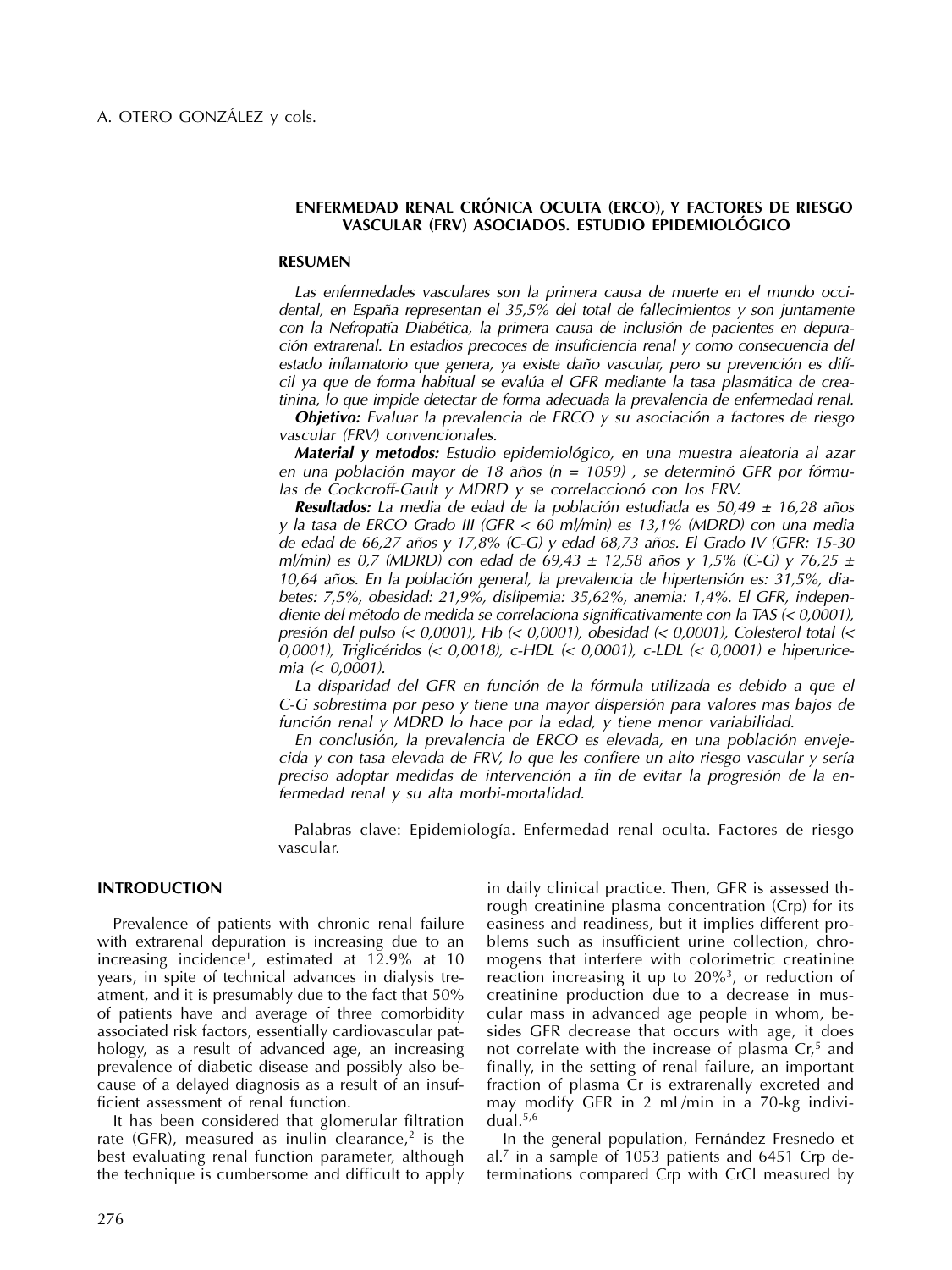means of the Crockcroft-Gault's formula<sup>8</sup>; in the female group with Crp  $< 1.1$  mg/dL, 22% of them with ages between 60-70 years had a GFR < 50 mL/min, and in male patients with same ages, 11.3% had chronic renal disease, data similar to those reported by others<sup>9,10</sup>; in NHANES III<sup>11</sup>, in a sample of  $15,625$ people, renal disease prevalence in an adult population was 11%.

So that, in clinical practice, GFR must be estimated by mathematical calculations based on Crp, such as Crockcroft-Gault<sup>'8</sup> or MDRD #7, or the abbreviated formula<sup>12</sup>, with the exception of special situations such as hyponutrition or musculoeskeletal diseases. When GFR is assessed with more accurate measurements, such as radioactive compounds use ( 99mTc-dietylenetriamine-pentaacetic acid) or radio contrast media (<sup>125</sup>I-iothalamate), the abbreviated MDRD formula is more accurate for GFR calculation than Crockcroft-Gault'.<sup>13</sup>

Mild to moderate renal disease, or occult chronic renal disease (OCRD) is defined as «structural or functional renal impairment and proteinuria with or without a decrease in GFR (< 60 mL/min), or with a decrease in GFR but without any other evidence of renal impairment and does not requires extrarenal depuration».<sup>11</sup> Because of its lack of awareness, this population presents with multiple problems; it comprises a group of people on multiple drugs that seriously interfere with renal adaptation mechanisms and that have a number of comorbidities, essentially vascular, since many of the OCRD complications are established at early phases. With a GFR < 50-60 mL/min, an inflammatory process is initiated: plasma levels of proinflammatory cytokines are increased, $14-16$  insulin resistance is increased,<sup>17</sup> adhesion molecules are stimulated,<sup>15</sup> nitric  $oxide^{18}$  and stem cells<sup>19,20</sup> syntheses are inhibited participating in anemia and left ventricular hypertrophy development.<sup>21</sup> Ultimately, endothelial dysfunction,<sup>22</sup> arteriosclerosis,<sup>23,24</sup> and hyponutrition<sup>21</sup> are induced.

Existent epidemiological data shows it this way. HOT Study<sup>25</sup> demonstrates how Crp greater than 1.3 mg/dL was the most potent predictor for cardiovascular events, and in HOPE Study<sup>26</sup> patients with stage 2 chronic renal disease (Crp < 1.4 mg/dL and GFR: 60-89 mL/min) have a greater incidence of primary cardiovascular events (22.2% vs 15.1%), global and cardiovascular mortality (11.4 vs 6.5%, and 17.8% vs 10.6%), as compared to the population with normal renal function, respectively; these data are similar of those documented at the Framingham study.<sup>27</sup> Recently, Anevakar<sup>28</sup> and  $Go<sup>29</sup>$ showed that renal disease is an independent risk factor for death, cardiovascular events, and hospital ad-

mission, so that OCRD may considered as a true vascular risk factor (VRF).

Surprisingly, in 1836 Richard Bright<sup>30</sup> described for the first time the relationship between «renal damage» and high blood pressure or hypertension (AHT), considering such «the one that induced growth, cardiac failure and thrombosis». So was initiated a long research track, at the beginning clinical and currently basic, in search for renal disease pathophysiology as a cause of vascular pathology. Given the current knowledge, the epidemiological and clinical data and renal disease pathophysiology indicate that vascular and renal issues are related to each other.

In conclusion, prevalence of «occult» CRF is unknown, and as a result the primary or secondary prevention measures are not applied in order to prevent renal failure progression and development of vascular disease.

## **OBJECTIVE**

To estimate in the general population older than 18 years, the prevalence of «occult» CRF and coexistent VRF.

### **MATERIAL AND METHODS**

Cross-sectional epidemiological study, by means of simple random sampling, and from the electoral roll, a sample of 1059 people was selected from a target population of 328,936, 18 years or older. The sample size has been estimated, with a maximal error attributable to the sample for the least favorable situation of \_0.02 for a confidence level of 95%; in order to compensate for losses a 30% greater sample was taken. Selected individuals were appointed by mail to their correspondent primary care center, and specially trained for the study staff traveled to all sampling centers in order to obtain «in situ» all necessary data.

All individuals undergone an epidemiological questionnaire (age, gender, race, and habitat (rural/urban), usual medication consumption, and determination of anthropometrical parameters: blood pressure (right arm; left arm) while sitting with digital manometer, and the mean of three determinations was recorded; weight; height; BMI.

By standard methods the following was determined: hematocrit, hemoglobin, glucose, BUN, Cr, uric acid, total cholesterol (TC), triglycerides (TGC), HDL-Ch and LDL-Ch, GFR calculation by the Cockcroft-Gault's formula and MDRD (simplified formula).

Operative definitions are: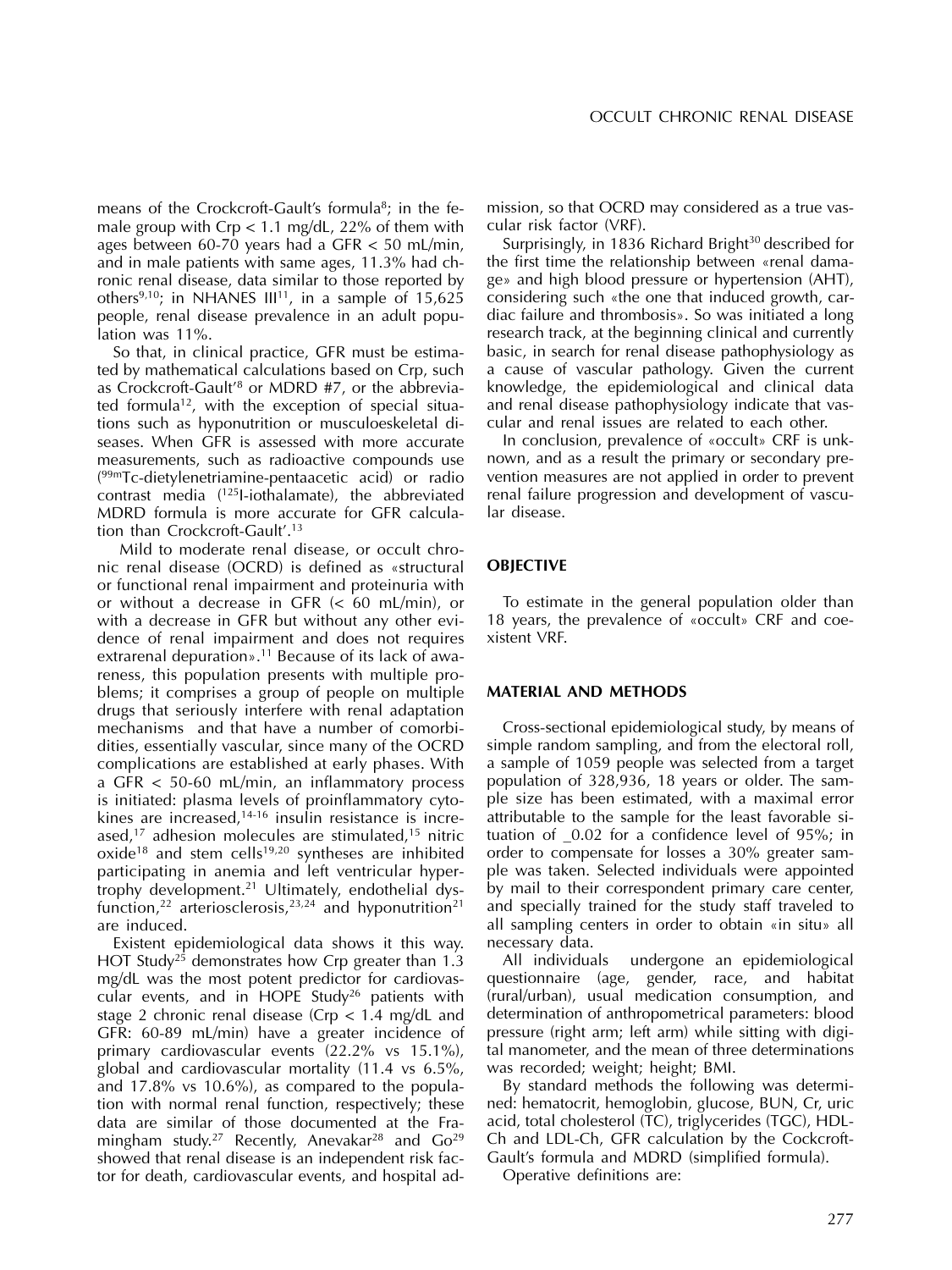### **Arterial hypertension**<sup>31</sup>

AHT  $\geq$  140/90 mm Hg ISAHT (isolated systolic AHT)  $\geq$  140 mm Hg and < 90 mm Hg

PP (pulse pressure) > 60 mm Hg

### **Lipids**<sup>32</sup>

Hypercholesterolemia: TC > 240 mg/dL or 6.17 mmol/L

Hypertriglyceridemia: TGC > 200 mg/dL or 2.3 mmol/L

LDL Hypercholesterolemia: LDL-Ch > 160 mg/dL or 4.14 mmol/L

HDL Hypocholesterolemia: HDL-Ch < 35 mg/dL or 0.91 mmol/L

Atherogenic index: > 4.5

## **Cigarette smoking**<sup>33</sup>

Ex-smokers: individuals that do not currently smoke but did so for six months or longer in the past.

Non-smokers: those people that have never smoked.

Moderate smokers: < 10 cigarettes/day

Heavy smokers: > 10 cigarettes/day

According to vascular risk studies, as cigarette use increases vascular risk also increases, and there is no low-risk cigarette smoking level.

### **Alcohol consumption**<sup>34</sup>

Defined as the use of alcoholic beverages independently of their alcoholic content.

Quantification of alcohol consumption:  $mL \pm al$ cohol%  $\pm$  0.8 / 100

Non-drinkers

Moderate drinkers: 0.2-69 g/day Heavy drinkers: > 70 g/day

## **Obesity**<sup>35</sup>

It is assessed according to BMI = weight in  $kg /$ height in squared meters

Weighing with electronic scale or balance with minimal 100 intervals and without shoes.

Without overweight

Grade I obesity: BMI: 27-29.9 Grade II obesity: BMI: 30-34.9

Grade III obesity: BMI: 35-39.9

Grade IV obesity: BMI: > 40

# **Hyperuricemia**

Uric acid  $> 7.5$  mg/dL

### **Diabetes**<sup>36</sup>

Plasma glucose  $> 126$  mg/dL or  $> 7$  mmol/L fasting (Fasting = no calories consumption for the last  $\overline{8}$ hours)

## **Anemia**<sup>37</sup>

Hb (men) < 13.5 gr/dL Hb (women)  $<$  13.5 gr/dL

## **Renal failure**

 $GFR < 60$  mL/min GFR calculation: 1<sup>st</sup>- Cockcroft-Gault's formula:<sup>8</sup> CrCl =  $(140 - age) \times weight (kg) / 72 \times Crp$ (mg/dL/1.73 m<sup>2</sup>) 2 nd MDRD formula:<sup>12</sup> GFR = 186.3  $\times$  (Plasma Cr)<sup>-1.154</sup>  $\times$  (age)<sup>-0.203</sup> 3<sup>d</sup>- CRF was considered:<sup>11</sup> Grade  $1 = GFR > 90$  mL/min and proteinuria Grade  $2 = GFR = 60-89$  mL/min Grade  $3 = GFR = 30-59$  mL/min Grade  $4 = GFR = 16-29$  mL/min Grade  $5 = GFR < 15$  mL/min

## **Habitat**

Rural (< 10.000 population); Urban (> 10.000 population)

### **Statistical methodology**

Usual descriptive analysis was performed. For means comparison, Student's t test (for two samples) or analysis of variance (ANOVA) for more than two samples were used, and Chi squared to compare proportions.

The association between quantitative variables was done using Pearson's correlation coefficient.

## **RESULTS**

The final selected sample comprised 1059 individuals (table I), with a mean age of 50.49 years (CI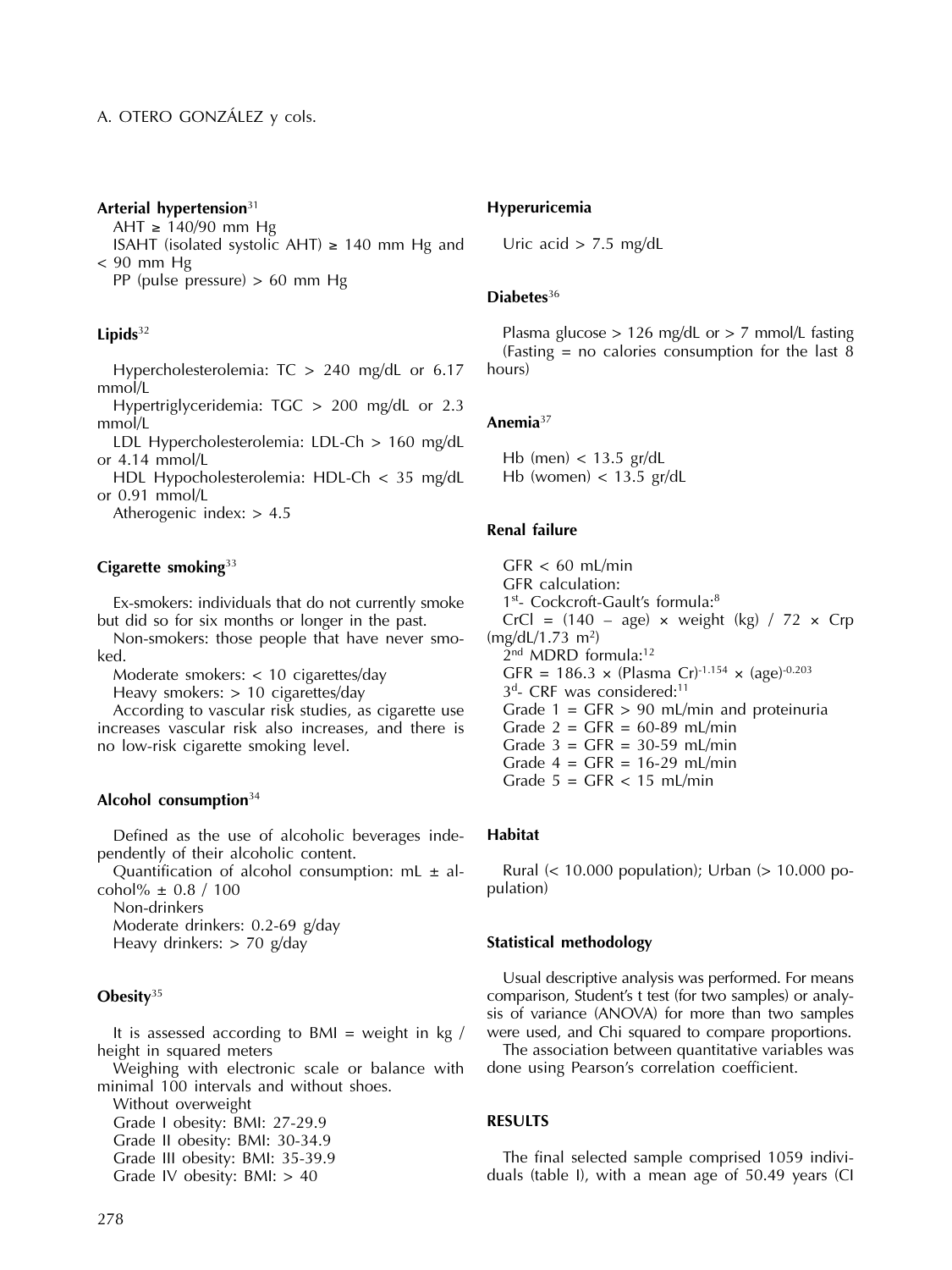|        |                    | Gender             | <b>Habitat</b>      |                    |                    |
|--------|--------------------|--------------------|---------------------|--------------------|--------------------|
|        | Men                | <b>Women</b>       | Urban               | Rural              | <b>Total</b>       |
| n / %  | 515/48.6           | 544 / 51.4         | 285                 | 774                | 1.059              |
| Mean   | 48.7               | 52.17              | 44.6                | 52.65              | 50.49              |
| age    | $Cl = 47.3 - 50.2$ | $Cl = 50.8 - 53.5$ | $Cl = 43.2 - 46.2$  | $Cl = 51.5 - 53.9$ | 49.5-51.5          |
| Height | 1.679              | 1.54               | 1.63                | 1.60               | 1.61               |
|        | $Cl = 1.67 - 1.68$ | $Cl = 1.54 - 1.64$ | $Cl = 1.61 - 1.64$  | $Cl = 1.59 - 1.61$ | $Cl = 1.60 - 1.61$ |
| Weight | 75.9               | 65.61              | 70.41               | 70.43              | 70.69              |
|        | $CI = 74.9 - 76.9$ | $Cl = 64.7 - 66.5$ | $CI = 69.54 - 71.2$ | $Cl = 69.5 - 71.2$ | $Cl = 69.8 - 71.3$ |
| BMI    | 26.9               | 27.4               | 26.7                | 27.3               | 27.18              |
|        | $Cl = 26.5 - 27.2$ | $Cl = 27 - 27.8$   | $Cl = 26.3 - 27.1$  | $Cl = 27-27.6$     | $Cl = 26.9 - 27.4$ |

**Table I.** Sample distribution and anthropometrial parameters

49.5;51.5). From this sample, 515 are men (48.6%) with 48.71 years (CI: 47.3;50.2) and 544 are women (51.4%), with a mean age of 52.17 (50.8;53.5), significantly higher than male age ( $p < 0.001$ ). About habitat, mean age was higher in rural area than in urban setting (52.65 y.; CI: 51.5;53.9 vs. 44.6; CI: 43.2;46.2;  $p < 0.01$ ).

Mean SBP (systolic blood pressure) is 139.72 mm Hg in men and 138.25 mm Hg in women, until the age of 40-49 years, then they equal, and from 70 years an over it becomes higher in women. According to habitat, it is higher in rural than urban areas (142.69 vs. 128.88 mm Hg;  $p < 0.001$ ). There are no gender differences concerning DBP (diastolic blood pressure): 80.49 mm Hg in men and 79.83 mm Hg in women, and similarly to SBP it is higher in rural areas and in men until the sixties decade.

Mean pulse pressure is 58.29 mm Hg, higher in population older than 69 y., rural areas and with no gender differences.

Mean Hb level was 14.32 gr/dL for the 50-59 years old people and rural women.

Global mean BMI was 27.18, being higher in women: 27.45 vs. 26.90 (p < 0.05), rural (p < 0.001), and by sex and age it is higher in men until the age of 50, significantly decreasing after the age of 60; the same happens for women although the decrease is milder than for men.

Mean global glucose was 92.96 mg/dL, differences existing men and women (94.59 vs. 91.42 mg/dL;  $p < 0.001$ ), and by age, habitat and gender it is higher in rural men ( $p < 0.001$ ) and for 30-50 years range.

Mean cholesterol level was 224.99 mg/dL, with no differences by gender, although in rural areas it is higher than in urban areas (227.21 vs 216.99 mg/dL;  $p < 0.001$ ), and by age it increases in men until 40 years and then it is higher in women.

Mean triglycerides levels are 135.43 mg/dL, significantly higher in men than women (159.80 vs 112.23 mg/dL;  $p < 0.001$ ). By gender and age, they are higher in men until 40 years of age, and in urban areas vs. rural ( $p < 0.001$ ).

Mean HDL-Ch levels were 56.33 mg/dL, higher in women than in men (60.09 vs. 52.38 mg/dL;  $p <$ 0.001), with a higher statistical difference in rural than urban habitat  $(57.05 \text{ vs. } 54.37 \text{ mg/dL}; p < 0.05)$ , but by gender, both in rural and urban settings, it is greater in women than in men ( $p < 0.001$ ). By age, HDL are not modified until the age of 50-59 years, at which time they start a mild descent until age 69 years ( $p < 0.01$ ), and a significant descent from age 70 and on ( $p < 0.05$ ).

**Table II.** Anthropometrical and biochemical parameters of the population

|        |                     | Decade    | Gender | <b>Habitat</b> |
|--------|---------------------|-----------|--------|----------------|
| 139.72 | $(137.5 - 140.4)$   | 40-49     | M      | R              |
| 80.49  | $(79.4 - 81.1)$     | 50-60     | M      | R              |
| 58.82  | $(57.7 - 59.8)$     | > 69      | NS     | R              |
| 14.32  | $(14.2 - 14.4)$     | 50-59     | F      | R              |
| 27.18  | $(26.9 - 27.4)$     | NS.       | F      | R              |
| 92.96  | $(90.9 - 94.4)$     | 30-50     | M      | R              |
| 224.99 | $(222.2 - 227.8)$   | 30-40     | M      | R              |
| 135.43 | $(128-142.5)$       | 30-40     | M      | U              |
| 56.33  | $(55.4 - 57.2)$     | 60-70     | F      | R              |
| 142.25 | $(139.87 - 144.63)$ | $60 - 70$ | NS     | NS             |
| 4.74   | $(4.6-4.8)$         | NS.       | NS     | NS             |
| 0.96   | $(0.95 - 0.97)$     | > 69      | NS     | R              |
|        |                     | Mean (CI) |        |                |

M: Male; F: Female; R: Rural; U: Urban.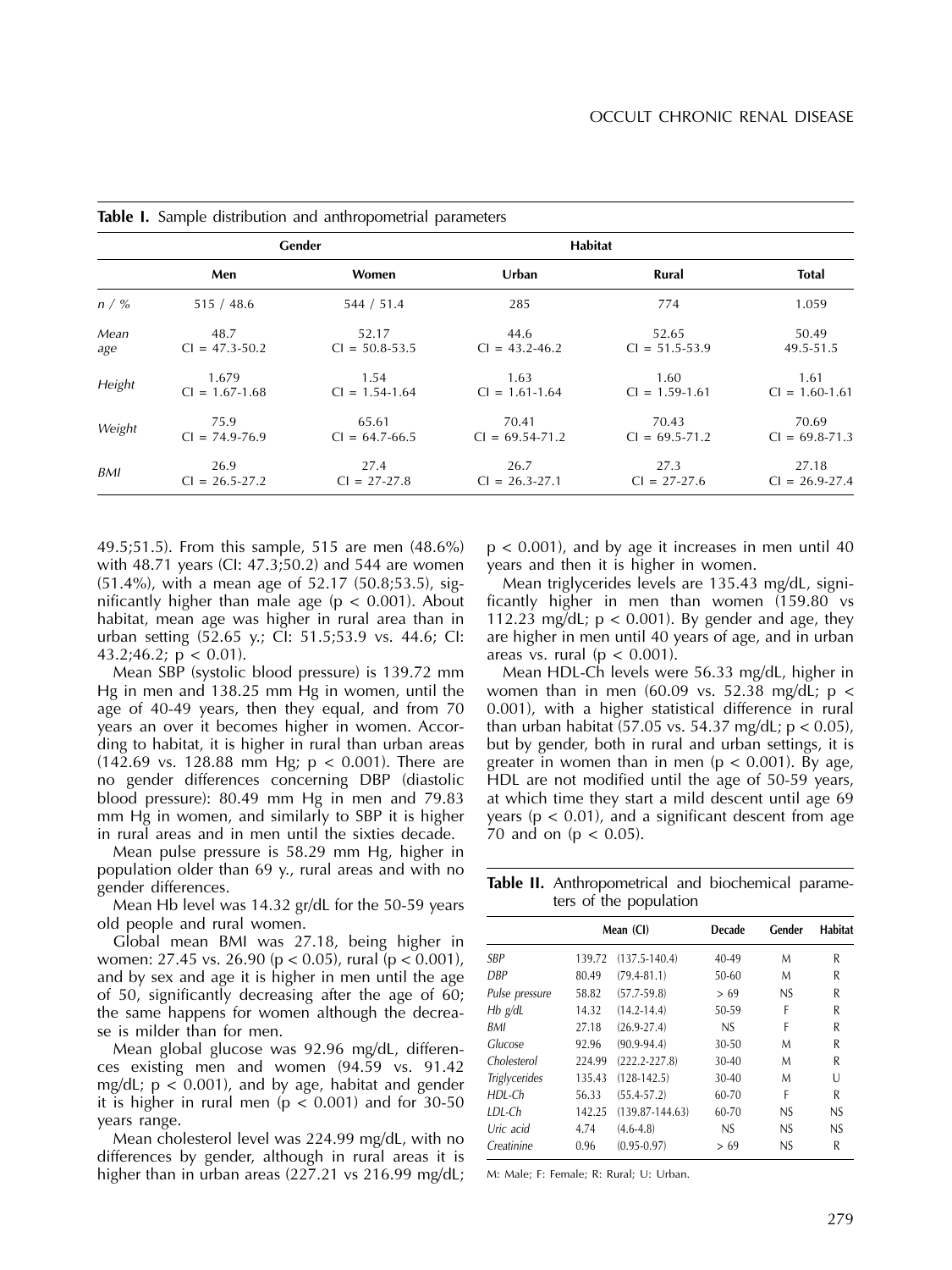| <b>VRF</b>           | $\%$  | <b>Decade</b> | Gender | Habitat |
|----------------------|-------|---------------|--------|---------|
| AHT                  | 31.5  | 50-59         | NS.    | $R(*)$  |
| ISAHT                | 35.3  | > 69          | $M(*)$ | $R(*)$  |
| Pulse pressure       | 48.1  | > 69          | $F(*)$ | $U(*)$  |
| Anemia               | 1.4   | 50-59         | $F(*)$ | $R(*)$  |
| Obesity              | 21.9  | 50-59         | $F(*)$ | $R(*)$  |
| <b>Diabetes</b>      | 7.52  | 60-69         | NS     | $R(*)$  |
| Hypercholesterolemia | 33.24 | 50-69         | NS     | $R(*)$  |
| Hypertrigliceridemia | 21.11 | 40-49         | $M(*)$ | $R(*)$  |
| Hypo-HDL-Ch          | 3.6   | 40-49         | $M(*)$ | $U(*)$  |
| Hyper-LDL-Ch         | 29    | 50-59         | $M(*)$ | $U(*)$  |
| Hyperuricemia        | 5.92  | 40-49         | $M(*)$ | NS      |
| Al                   | 35.62 | 50-59         | $M(*)$ | NS      |
| Smoking              | 24.3  | 18-39         | NS.    | NS      |
| Alcohol              | 47.5  | 30-39         | $M(*)$ | NS      |
|                      |       |               |        |         |

**Table III.** Descriptive of VRF in the population

NS: not significant; M: Male; F: Female; R: Rural; U: Urban.

 $(*) = p < 0.001$ 

Mean LDL-Ch is 142.25 mg/dL, without any difference by gender or habitat.

Mean uric acid levels in the sample population were 4.74 mg/dL, higher in men than women (5.54 vs. 3.98 mg/dL), without any difference by age, gender or habitat.

Mean plasma creatinine (Crp) was 0.96 mg/dL for people older than 69 years and rural, bur without differences by gender.

Classical VRF prevalence is shown in Table III. 31.5% of the population has high blood pressure, without gender differences: 33.91% of men and 36.33% of women, although more frequent in rural than urban habitat (40.93% vs. 19.51%; p < 0.001).

ISHTA was detected in 35.3% of the population, older than 69 years, men, and rural habitat. High pulse pressure was observed in 48% of the people older than 69 years, essentially men and from urban areas.

1.4% of the population had anemia, essentially rural women with ages between 50-59 years.

Obesity was detected in 35.3% of the population, preferentially in women than men (25.32% vs.

18.30%;  $p < 0.001$ ) and it is greater in rural than urban areas (23.94% vs. 16.38%;  $p < 0.001$ ).

Diabetes was demonstrated in 7.52% of the studied population, and was independent of gender (6.92% in men and 8.07% in women) but did vary according to habitat (8.49% in rural areas and 4.88% in urban areas;  $p < 0.05$ ).

Hypercholesterolemia was observed in 33.24% of the population, without gender differences (men 31.38% and women 35.01%), but showing habitat differences (rural 35.50% and urban 27.5%;  $p \lt$ 0.05).

Hypertriglyceridemia was present in 21.11% of the population, being more prevalent in men than women  $(27.17\% \text{ vs } 13.39\%; \text{ p } < 0.01)$ , during the 40-49 decade (37.89%;  $p < 0.01$ ), and in the rural setting (21.62% vs 16.03%; p < 0.05).

Hypo HDL-Ch was observed in 3.6% of the population, in urban men, 40-49 years old.

Hyper LDL-Ch was detected in 29% of urban men and for the 50-59 decade.

Hyperuricemia was present in 5.92% of the population, and was more prevalent in men than women (10.79% vs 1.20%;  $p < 0.01$ ), essentially for the 40-49 years old decade (21.05%), without habitat differences.

35.62% of the population had an elevated AI, essentially men  $(44.12\% \text{ vs } 27.52\%; \text{ p} < 0.001)$  until the age of 60 years ( $p < 0.001$ ), without any differences from then on or by habitat.

24.3% were smokers, essentially men (40.46% vs 8.81%;  $p < 0.001$ ), with ages between 18-39 years, but without habitat differences.

47.56% of the studied population consumed alcohol, essentially men  $(69.36\% \text{ vs. } 26.79\%;\text{ p} <$ 0.001), and decade by decade over women, but without differences by habitat.

In this population, OCRD prevalence is shown in table IV. GFR, measured by C-G formula, was 88.5 mL/min (CI = 86.6-90.4), 100.95 mL/min in men (CI  $= 98.1 - 103.1$ ) and 76.6 mL/min in women (CI = 74.5-78.8), and by MDRD was 80 mL/min (CI = 78.9-81), 71.4 mL/min in men and 89.51 mL/min in women.

|  | Table IV. Descriptive of GFR in the population and CORD prevalence by gender |
|--|------------------------------------------------------------------------------|
|--|------------------------------------------------------------------------------|

|        |       |       | GFR (C-G) |               | GFR (MDRD) |         |               |
|--------|-------|-------|-----------|---------------|------------|---------|---------------|
| Gender | N     | Mean  | 95%CI     | $< 60$ mL/min | Mean       | 95%CI   | $< 60$ mL/min |
| M      | 515   | 100.9 | 98.1-103  | 54 (10.5%)    | 89.5       | 87.9-91 | $18(3.5\%)$   |
| F      | 544   | 76.6  | 74.5-78.8 | $135(24.8\%)$ | 71.4       | 69.7-72 | 120 (22.1%)   |
| Total  | 1.059 | 88.5  | 86.6-90.4 | 189 (17.8%)   | 80.0       | 78.9-81 | 138 (13.1%)   |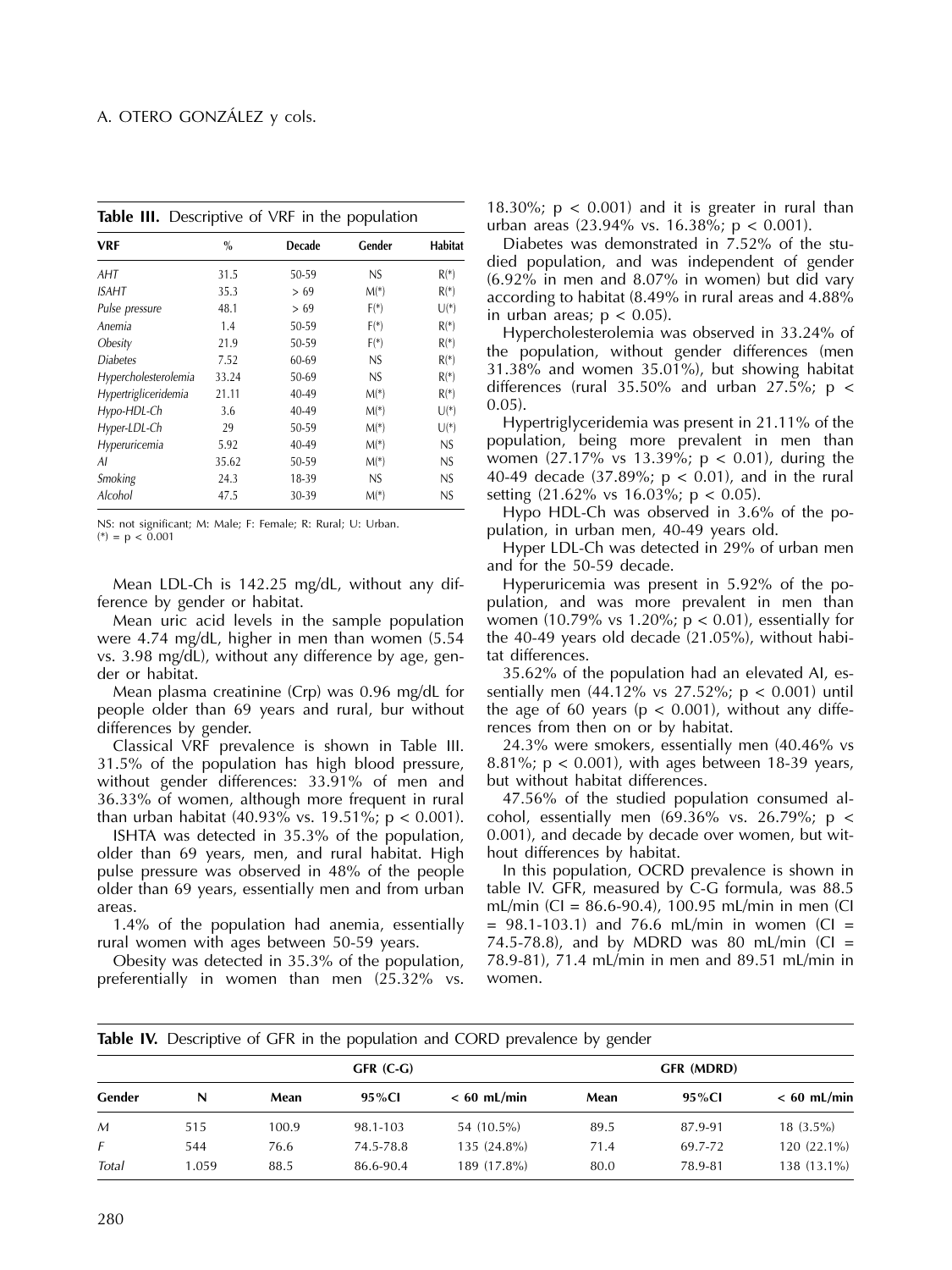|                                         |       |                                                          | CRD grade distribution (MDRD) |                       |                       |                      | CRD grade               |
|-----------------------------------------|-------|----------------------------------------------------------|-------------------------------|-----------------------|-----------------------|----------------------|-------------------------|
|                                         |       |                                                          | > 90                          | 60-89                 | 30-59                 | $15 - 29$            | distribution<br>$(C-G)$ |
|                                         | > 90  | frecuency<br>$\%$ <sup>(*)</sup><br>$\frac{0}{6}$ (**)   | 274<br>56.7%<br>94.5%         | 209<br>43.4%<br>33.1% |                       |                      | 483<br>45.6%            |
| <b>CORD</b><br><b>GRADE</b><br>$(C-G)$  | 60-89 | frecuency<br>$\%$ <sup>(*)</sup><br>$\%$ <sup>**</sup> ) | 16<br>4.1%<br>5.5%            | 347<br>89.7%<br>55.0% | 24<br>6.2%<br>18.3%   |                      | 387<br>36.5%            |
|                                         | 30-59 | frecuency<br>$\%$ <sup>(*)</sup><br>$\%$ <sup>**</sup> ) |                               | 75<br>43.4%<br>11.9%  | 98<br>56.6%<br>74.8%  |                      | 173<br>16.3%            |
|                                         | 15-29 | frecuency<br>$\%$ <sup>(*)</sup><br>$\%$ <sup>**</sup> ) |                               |                       | 9<br>56.3%<br>$6.9\%$ | 7<br>43.8%<br>100.0% | 16<br>1.5%              |
| <b>CRD</b><br>grade distribution (MDRD) |       | 290<br>27.4%                                             | 631<br>59.6%                  | 131<br>12.4%          | 7<br>$0.7\%$          | 1,059<br>100.0%      |                         |

### **Table V.** Distribution of different CORD grades in the study population by two estimation methods

(\*) Patients distribution by different CRD grades according to MDRD for the same CRD grabe by C-G.

(\*\*) Patients distribution by different CRD grades according to C-G for the same CRD grade by MDRD.

Grade III OCRD prevalence (table V) is 17.8% of the population, essentially in women when measured by C-G formula, and mean age is 68.73 years (67.0-70.48), and was 13.1%, also predominantly in women (22.1%), when using the MDRD formula, with a mean age of 66.27% years (CI = 64.04-86.50); grade IV OCRD is 1.5% (by C-G formula) of the population with a mean age of 76.25 years (70.58-  $81.92$ ) and 0.7% (by MDRD, with a mean age of 69.43 years (57.79-81.06).

Distribution according to OCRD and age is shown in Table VI. As age increases, the rate of renal disease also increases, and as shown in figure 1, and measured by MDRD, when age increases, for the same renal function and Crp values, renal diseases are overestimated, and in relation to weight, (Figure 2), as it increases, renal function, and for the same Crp values, overestimates the C-G formula.

Prevalence of VRF associated to OCRD (Table VII) increases as renal function deteriorates, both when GFR is measured by C-G or MDRD.

AHT increases in relation to GFR both when measured 48/45.5% to 75/85.7% in grade IV CRF ( $p <$ 0.0001); ISAHT also progresses in the same way, from 29.8/27.9% to 56.3/57.1%, and pulse pressure (from 40.2/40.7% to 68.8/71.4%;  $p < 0.0001$ ), and diabetes (from  $7/6.2\%$  to  $25/28.8\%$ ) (p = 0.5/0.1).

Anemia prevalence is greater as GFR decreases, varying from 6.4/7.2% in grade 1 CRF to 12.5/28.6% in grade 4 CRF ( $p < 0.0001$ ). Obesity decreased significantly from 61.9/51.7% to 12.5/28.6% (p < 0.0001).

Lipid metabolism also varies according to GFR, especially hypercholesterolemia (from 30.8/25.2% to 31.2/28.6%; p < 0.0001); HDL-Ch decreases (from 3.7/3.1 to  $6.3/14.3\%$ ;  $p < 0.0001$ ), and hypertriglyceridemia levels decreases although not significantly (from  $15.3/15.9\%$  to  $12.5/14.3\%$ ; p =0.01/0.954), and hyperuricemia significantly increases (from 65.4/67.7% to 662.5/85.7%; p < 0.0001). The same

**Table VI.** CORD distribution by age and calculation method

|           |                        |                | <b>CORD</b> grade |              |       |  |  |  |
|-----------|------------------------|----------------|-------------------|--------------|-------|--|--|--|
| Age       |                        | > 90           | 60-89             | 30-59        | 15-29 |  |  |  |
| 18-39     | $C - G$<br><b>MDRD</b> | 74.7%<br>51.4% | 23.3%<br>47.3%    | 2.0%<br>1.4% |       |  |  |  |
| $40 - 59$ | C-G                    | $50.2\%$       | 43.3%             | $6.2\%$      | 0.2%  |  |  |  |
|           | <b>MDRD</b>            | 25.0%          | 66.6%             | 8.2%         | 0.2%  |  |  |  |
| 60-69     | $C - G$                | 18.4%          | $49.4\%$          | 31.0%        | 1.3%  |  |  |  |
|           | <b>MDRD</b>            | 11.4%          | 70.3%             | 17.1%        | 1.3%  |  |  |  |
| >69       | $C - G$                | 3.9%           | 28.8%             | 58.8%        | 8.5%  |  |  |  |
|           | <b>MDRD</b>            | 4.6%           | 51.6%             | 41.2%        | 2.6%  |  |  |  |
| Total     | $C - G$                | 45.6%          | 36.5%             | 16.3%        | 1.5%  |  |  |  |
|           | <b>MDRD</b>            | 27.4%          | 59.6%             | 12.4%        | 0.7%  |  |  |  |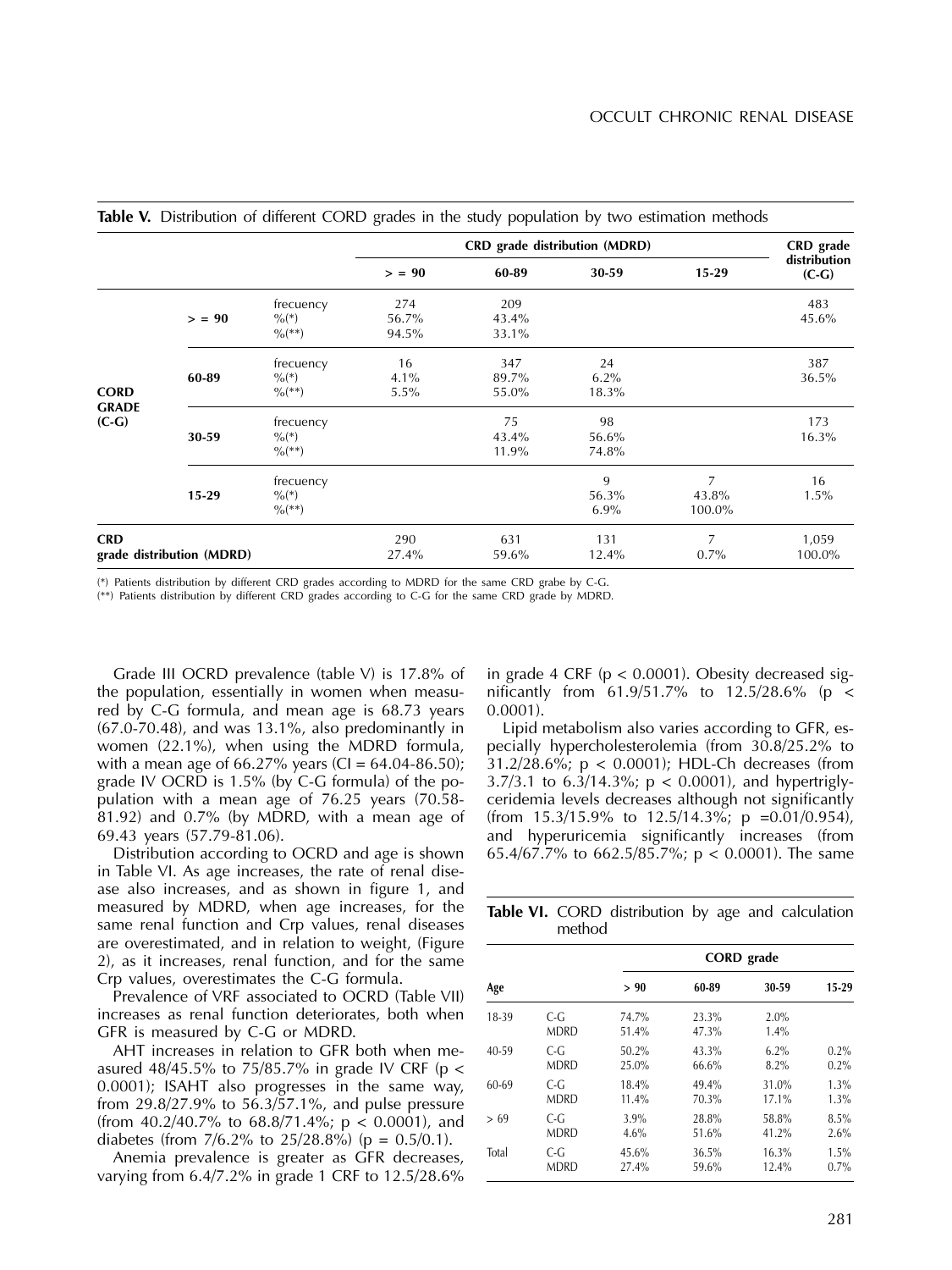



happened with alcohol (from 60.9/67.2% to 12.5/0%) and cigarette consumption (from 34.85/43.8% to 9.2/3.1%).

Globally, all conventional VRF were correlated with GFR measured by C-G as by MDRD (Table IX).

## **DISCUSSION**

In the studied population, which mean age (50.49  $±$  16.28 years) is slightly higher than the national mean age, the rate of «occult» CRF (GFR < 60 mL/min) varies from 17.8% in the population when the Cockcroft-Gault's formula is used, and 13.1% when MDRD is used. This difference may due to the fact that, for the same Crp levels, C-G's formula overestimates glomerular filtration at the lowest levels<sup>38</sup> up to  $23\%^{39}$  and, in our case, and for grade IV prevalence, using C-G is 1.5% and using MDRD is 0.7%, which means an overestimation of 43%. For Grade III CORD, C-G formula shows a greater scattering (CI: 86.6-90.4) and, on the contrary, with MDRD it is lower (CI: 78.9-81). Other differences between both formulas are due to the fact that C-G overestimates «weight» and MDRD overestimates «age».

In our population, Grade III CORD rate is 16.3% and Grade IV CORD is 1.5% (C-G) vs. 12.4% and 0.7% (MDRD), respectively, at ages between 76.25  $-$  10.64 and 69.43  $-$  12.53 years. In a population with 328,936 inhabitants, that means that between

282

2,302 and 4,934 people have a severe and unknown disease, with a worrisome prevalence of VRF.

It is well known that cardiovascular disease is the greatest death cause in CRF<sup>1,40</sup>, and when adjusted by age, it is 30 times higher then in the general population<sup>40</sup>, although unfortunately information regarding VRF associated to Grade 2-3 renal disease is scarce, precisely in a population section where preventive measures may have a great benefit.<sup>40</sup> According to our data, AHT rate is 33% in an aged and obese (24.9%) population, with dyslipemia and a

**Table VII.** Distribution of different vascular risk factors (VRF) in patients with CORD

| VRF                  | GFR (C-G) | $< 60$ ml/min | <b>GFR (MDRD)</b> | $< 60$ ml/min |
|----------------------|-----------|---------------|-------------------|---------------|
| AHT                  | 33.3      | 26.7-40.5     | 37.0              | 28.9-45.6     |
| ISAHT                | 39.6      | 32.5-47.0     | 37.0              | 28.9-45.8     |
| Pulse pressure       | 68.8      | 61.7-75.3     | 69.6              | 61.2-77.1     |
| Anemia               | 8.5       | 4.9-13.4      | 8.7               | 4.6-14.7      |
| Obesity              | 24.9      | 18.9-31.7     | 36.2              | 28.2-44.8     |
| <b>Diabetes</b>      | 10.6      | 6.6-15.9      | 10.9              | $6.2 - 17.3$  |
| Hypercholesterolemia | 46.0      | 38.8-53.4     | 48.6              | 40.0-57.2     |
| Hypertriglyceridemia | 12.7      | 8.3-18.3      | 15.9              | $10.3 - 23.1$ |
| Hypo-HDL-Ch          | 46.6      | 39.3-53.9     | 52.2              | 43.5-60.7     |
| Hyper-LDL-Ch         | 1.6       | $0.3 - 4.6$   | 2.2               | $0.5 - 6.2$   |
| Hyperuricemia        | 22.8      | 17.4-28.5     | 19.2              | 11.7-24.6     |
| Al                   | 29.6      | 23.2-36.7     | 39.1              | 30.9-47.8     |
| Alcohol              | 8.4       | $3.8 - 16.3$  | 2.9               | $0.3 - 7.1$   |
| Smoking              | 29.63     | 23.2-36.7     | 27.5              | 20.3-35.8     |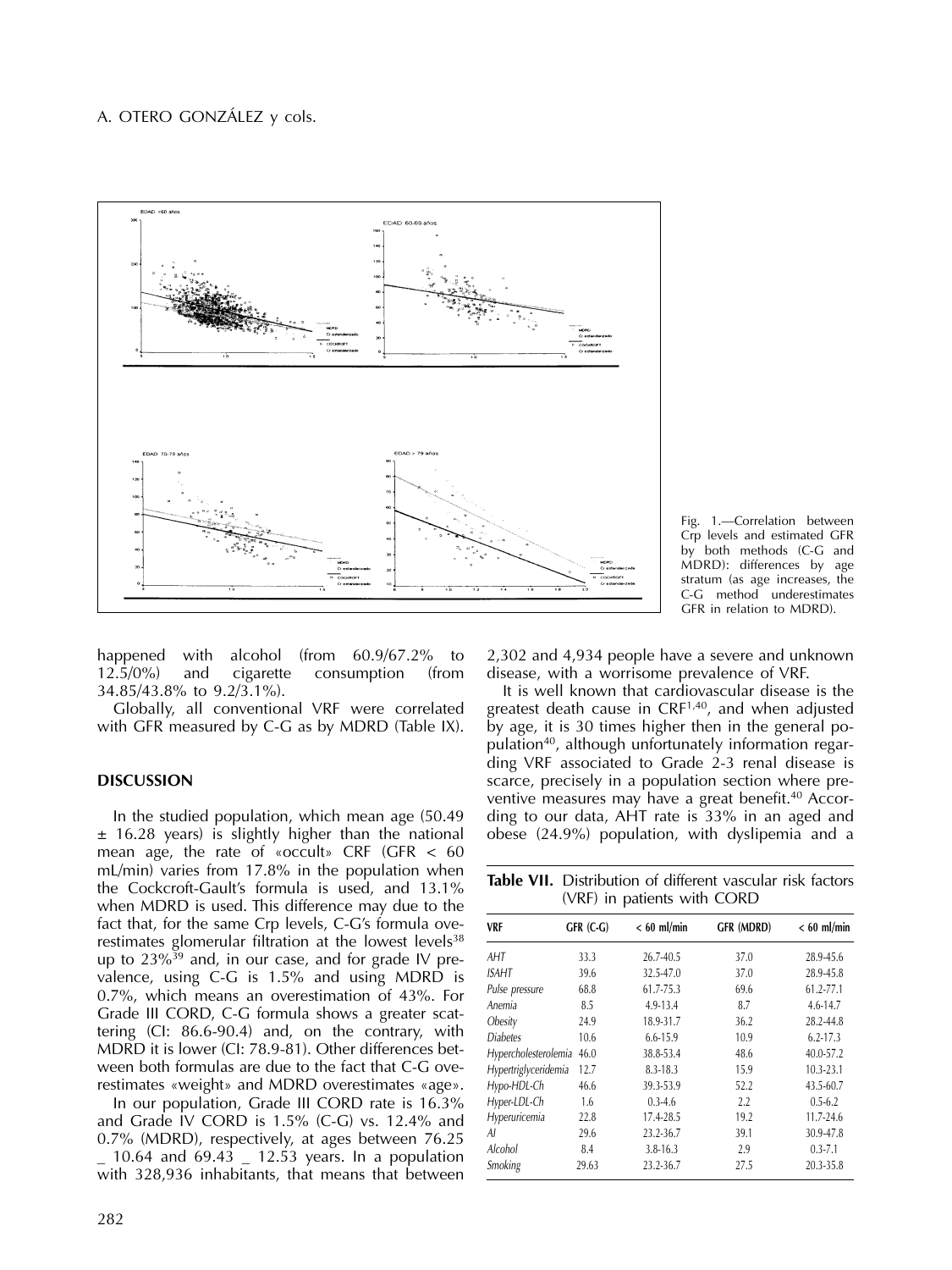

Fig. 2.—Correlation between Crp levels and estimated GFR by both methods (C-G and MDRD): differences by weight (as weight increases, the C-G method overestimates GFR in relation to MDRD).

high cigarette smoking rate (29.6%), and prevalence increases as renal function deteriorates.

Recently, moderate CRF was recognized as a predictor for vascular risk increase in the general population,29,41-43 and surprisingly, in Framingham's Heart Study<sup>45</sup> it was not shown as a risk factor for the development of cardiovascular events, neither it was in NHANES 1.45 Later, in the HOPE study<sup>26</sup> 11% of the sample population had moderate renal disease (ClCr  $\lt$  65 mL/min) and he incidence of the first

cardiovascular event was associated with renal function and not with others VRF; the same was demonstrated by Wasnnamethee<sup>46</sup> in a sample of 79,600 people followed for 15 years. In the subgroup of  $Crp > 1.3$  mg/dL, the risk for acute thrombosis was 60% as compared to people with normal Crp.

In patients con arteriosclerotic vascular disease, the incidence of a first vascular event is increased with Crp level, and is independent of traditional VRF<sup>26</sup>, and even was not correlated with proteinuria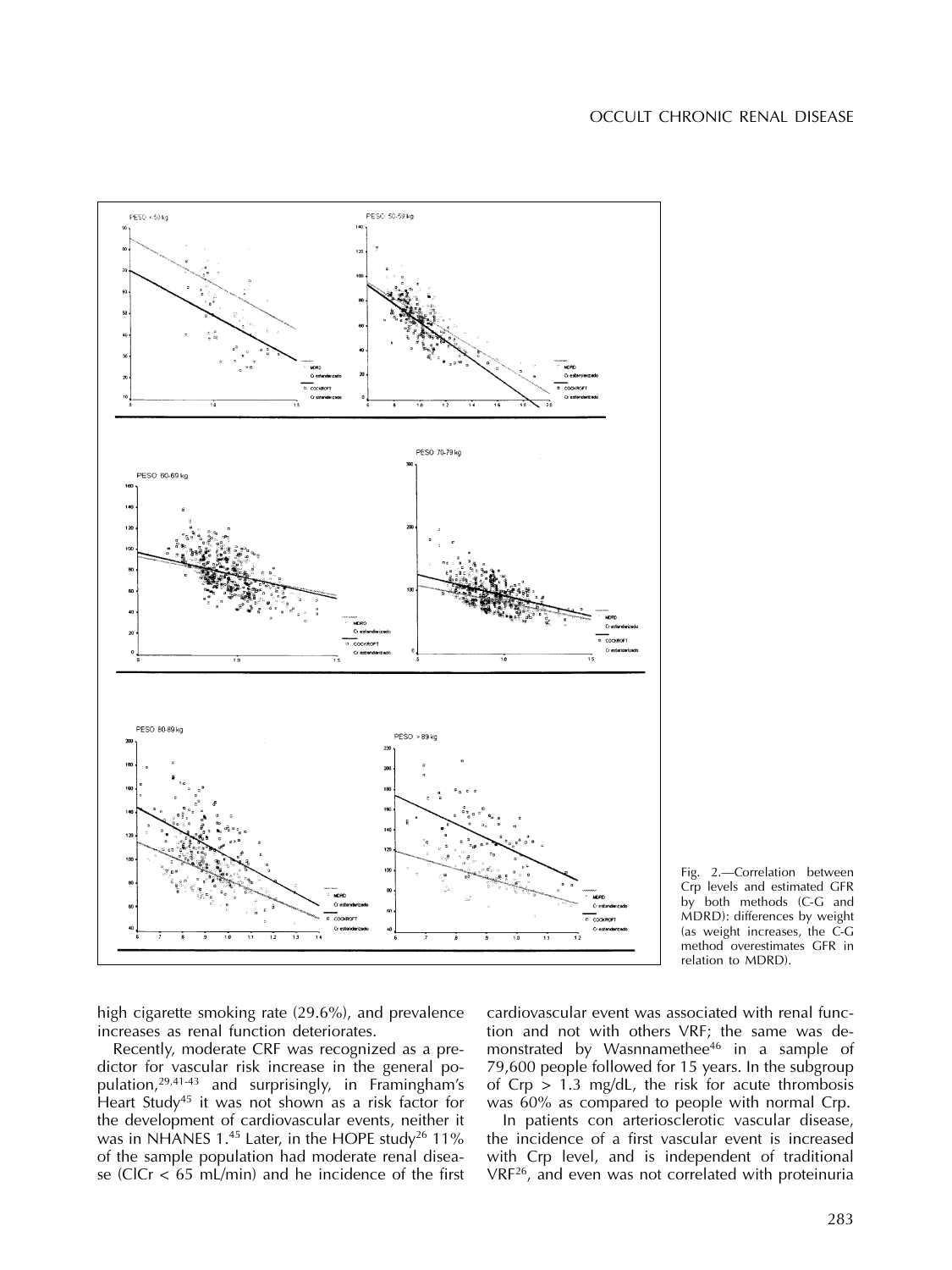|                      | $1013$ (VIM) |      | by cond<br>$5^{\mu}$ |                |              |
|----------------------|--------------|------|----------------------|----------------|--------------|
| <b>VRF</b>           |              | GI   | C <sub>2</sub>       | C <sub>3</sub> | G4           |
| AHT                  | $C - G$      | 48   | 51.4                 | 76.3           | 75           |
|                      | <b>MDRD</b>  | 45.5 | 53.2                 | 77.1           | 85.7         |
| <b>ISAHT</b>         | $C - G$      | 29.8 | 32                   | 56.1           | 56.3         |
|                      | <b>MDRD</b>  | 27.9 | 35.3                 | 50.4           | 57.1         |
| Pulse pressure       | $C - G$      | 40.2 | 47.8                 | 68.8           | 68.8         |
|                      | <b>MDRD</b>  | 40.7 | 46.8                 | 69.5           | 71.4         |
| Anemia               | $C - G$      | 6.4  | 4.7                  | 8.1            | 12.5         |
|                      | <b>MDRD</b>  | 7.2  | 5.1                  | 7.6            | 28.6         |
| Obesity              | $C - G$      | 61.9 | 45.0                 | 26             | 12.5         |
|                      | <b>MDRD</b>  | 51.7 | 50.7                 | 36.6           | 28.6         |
| <b>Diabetes</b>      | $C - G$      | 7.0  | 6.7                  | 9.2            | 25           |
|                      | <b>MDRD</b>  | 6.2  | 7.4                  | 9.9            | 28.6         |
| Hypercholesterolemia | $C - G$      | 30.8 | 32.6                 | 47.4           | 31.3         |
|                      | <b>MDRD</b>  | 25.2 | 35.2                 | 49.6           | 28.6         |
| Hypertriglyceridemia | $C - G$      | 15.3 | 10.6                 | 12.7           | 12.5         |
|                      | <b>MDRD</b>  | 15.9 | 11.3                 | 16             | 14.3         |
| Hypo-HDL-Ch          | $C - G$      | 65.4 | 43.9                 | 45.1           | 62.5         |
|                      | <b>MDRD</b>  | 67.6 | 48.5                 | 50.4           | 85.7         |
| Hyper-LDL-Ch         | $C - G$      | 3.7  | 4.4                  | 1.2            | 6.3          |
|                      | <b>MDRD</b>  | 3.1  | 4.1                  | 1.5            | 14.3         |
| Hyperuricemia        | $C - G$      | 40.7 | 36.5                 | 21.5           | 1.3          |
|                      | <b>MDRD</b>  | 22.1 | 56.6                 | 18.6           | 0.7          |
| Al                   | $C - G$      | 39.1 | 33.1                 | 28.3           | 43.8         |
|                      | <b>MDRD</b>  | 37.2 | 33.4                 | 38.9           | 42.9         |
| Alcohol              | $C - G$      | 60.9 | 40.1                 | 31.2           | 12.5         |
|                      | <b>MDRD</b>  | 67.2 | 43.1                 | 29.0           | $\mathbf{0}$ |
| Smoling              | $C - G$      | 34.8 | 18.9                 | 9.2            | $\theta$     |
|                      | <b>MDRD</b>  | 43.8 | 20.0                 | 3.1            | $\mathbf{0}$ |

**Table VIII.** Distribution of different vascular risk factors (VRF) by CORD grade

presence<sup>47</sup>, and in a heart failure condition GFR was also an independent predictor factor.48,49

In short, all studies demonstrate that moderate CRF is associated with an increased incidence of cardiovascular disease. Manjunath<sup>50</sup> shows how CRF development and within three years, not adjusting for other VRF, prevalence is 40% for GFR of 30 ml/min/1.73  $m^2$  and 15% when GFR is 130 mL/min. When adjusting for other VRF, for a GFR of 30 mL/min, the risk is 22%, and it still is 15% when GFR is 130 mL/min/1.73 m<sup>2</sup>, which demonstrates that GFR decrease is an independent risk factor for vascular disease development.

A limitation for the present study is that, being cross-sectional, it does not allow to clearly establishing the existence of a temporal grade between exposure and outcome. For that reason, that our results are conclusive to establish the causal relationship between renal failure and inflammation-arteriosclerosis. However, current pathophysiological knowledge, together with the outcomes of other experiences, supports this hypothesis.

The increase of vascular risk in CRF patients is due, in part, to the high prevalence of high blood pressure and diabetes. However, other factors, such as homocysteine or dyslipemia, also contribute to it, although the mechanism linking CRF and vascular risk is the existence of an inflammatory state related to renal dysfunction. We know that certain inflammation markers, such as C reactive protein (CRP), fibrinogen, and interleukine-6 (IL-6), are associated with an increase in vascular risk in the healthy population,51,52 and in CORD the same factors are predictors for mortality. Recently, Shlipak et al.<sup>53</sup>, in a large cohort study of 5,888 people and a CRF prevalence of 11%, showed that CRP, fibrinogen, IL-6, Factor VIIc, plasmin-antiplasmin, and D-dimer levels were correlated to the degree of renal function.

The likely pathogenic mechanism (Fig. 3) is linked to renin-angiotensin system (RAS), essentially its main peptide, angiotensin II (AII). The latter is a growth factor and through its AT1 receptor it leads to increased vascular permeability, cellular proliferation, cytokines and extracellular matrix proteins production, arteriolar vasoconstriction, and vascular re-<br>modeling. AT1 receptors are coupled to modeling. AT1 receptors are coupled to phospholipase C (PLC), and through G proteins, hormone-receptor linkage is followed by a turnover of proteins with guanosine diphosphate (GDP) activity to guanosine triphosphate (GTP). This way, it becomes an allosteric activator of the cascade of cellular enzymes such as mitogen-activated proteins chymases (MAP), and on the other hand, PLC cleaves the membrane phospholipids PIP2 (phosphatidilinositol 4,5 diphosphate), generating two byproducts: 1,4,5 inositol triphosphate (IP3) and diacilglycerol (DAG).

IP3 leads to an increase in free cytosolic calcium and acts as a signaling molecule, linking to calmo-

|  |  | Table IX. Correlation between VRF and renal function |  |  |
|--|--|------------------------------------------------------|--|--|
|--|--|------------------------------------------------------|--|--|

|                      | $GFR$ (C-G)               |        | GFR (MDRD)                |        |  |
|----------------------|---------------------------|--------|---------------------------|--------|--|
|                      | Pearson's<br>corr. Coeff. | P      | Pearson's<br>corr. Coeff. | p      |  |
| SBP                  | $-0.201$                  | 0.0001 | $-0.192$                  | 0.0001 |  |
| DBP                  | $-0.035$                  | 0.259  | $-0.102$                  | 0.001  |  |
| Pulse pressure       | $-0.257$                  | 0.0001 | $-0.195$                  | 0.0001 |  |
| Anemia               | 0.227                     | 0.0001 | 0.283                     | 0.0001 |  |
| Obesity              | 0.339                     | 0.0001 | 0.070                     | 0.023  |  |
| <b>Diabetes</b>      | $-0.019$                  | 0.540  | $-0.047$                  | 0.123  |  |
| Cholesterol          | $-0.123$                  | 0.0001 | $-0.180$                  | 0.0001 |  |
| <b>Triglycerides</b> | 0.073                     | 0.018  | 0.002                     | 0.954  |  |
| HDL-Ch               | $-0.220$                  | 0.0001 | $-0.149$                  | 0.0001 |  |
| LDL-Ch               | $-0.106$                  | 0.0001 | $-0.0156$                 | 0.0001 |  |
| ΑI                   | 0.085                     | 0.006  | 0.009                     | 0.781  |  |
| Urid acid            | $-0.087$                  | 0.0001 | $-0.142$                  | 0.001  |  |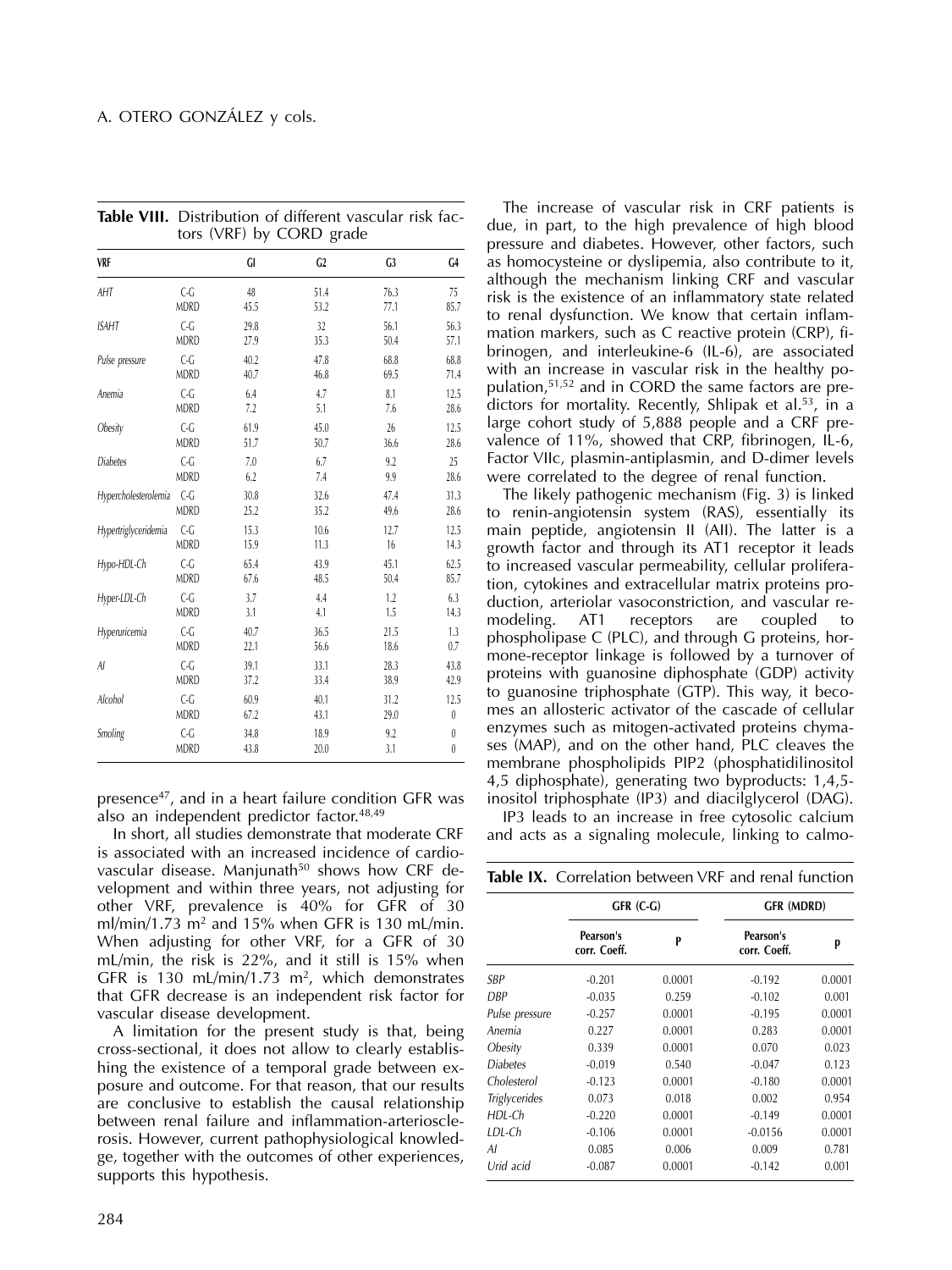

Fig. 3.—Pathophysiology of the inflammatory state linked to **CORD** 

dulin; Ca-calmodulin complexes activate several enzymes, among which is calcineurin that accounts for nuclear factor κB (NF-κB activation) belonging to the transcription factors family that regulates cytokines, adhesion molecules, angiotensinogen, NO synthase, and cyclooxygenase-2 expression.<sup>54</sup>

DAG is highly hydrophobic and remains within the membrane, but through its high free cytosolic Calcium concentration, it activates membrane-bound PKC that, in turn, activates AP1 (activating protein-1 complexes) and the NADH/NADPH oxidase enzyme,<sup>55</sup> which initiates the oxidative stress generation. ROS (reactive oxygen species) are involved in LDL oxidation,<sup>56</sup> adhesion molecules<sup>57</sup> and MCP1 (monocytes chemotactic protein-1) $58$  overproduction, and from a vascular  $O_2$  excess (superoxide anion) and NO deficit, OONO- (peroxinitrite anion) is produced in excess, which regulates oxidation and nitrosilation reactions; and through  $H_2O_2$  (hydroperoxide) smooth muscle cells growth ensues, finally vascular remodeling.

The cross-linking point for all routes is AP-1, a transcription factors family that link to DNA sequences contributing to the expression of cytokines genes and their receptors genes.

Both in endothelial cells and in smooth muscle cells, AII promotes monocytes adhesion, via MCP1, and their adhesion to endothelial cells through increase of adhesion molecules expression, such as P- selectin, ICAM-1, and VCAM-1.<sup>59</sup> it perpetuates the system since inflammatory cells themselves are able to produce AII, and there is an increase of its receptors.<sup>60</sup> Finally, the loop closes-up when monocytes become macrophages, increasing the expression of oxidized LDL receptors leading to foamy cells.

Another factor is the decrease in the fibrinolitic process. On the one hand, AII stimulates plasminogen inhibitors (PAI-1) without modifying t-PA, and due to the arteriosclerotic process, endothelial and smooth muscle cells produce less plasminogen activators.

On the other hand, in CORD there is a greater neurohormonal activation<sup>61</sup> and sympathetic reactivity as a consequence of a lower NO availability, a natural cathecolamins agonist, and this situation contributes to AHT and left ventricular hypertrophy  $(LVH)$  development,<sup>62</sup> although another factor, anemia, adds to LVH development. It is well known how chronic, non uremic, diseases are related to anemia, and the pathogenic mechanism seems to be mediated by proinflammatory cytokines such as IL-1, IL-6, TNF- and TNF-, which abolish erythroid colony forming units (CFU-E) growth $63$ ; if uremia is added to the inflammatory state, inhibition is greater.<sup>64</sup>

These changes occur early, with a GFR of 70-80 mL/min and in people with essential hypertension.<sup>65</sup>

In conclusion, in the studied sample, occult chronic renal disease prevalence varies from 13% to 17%,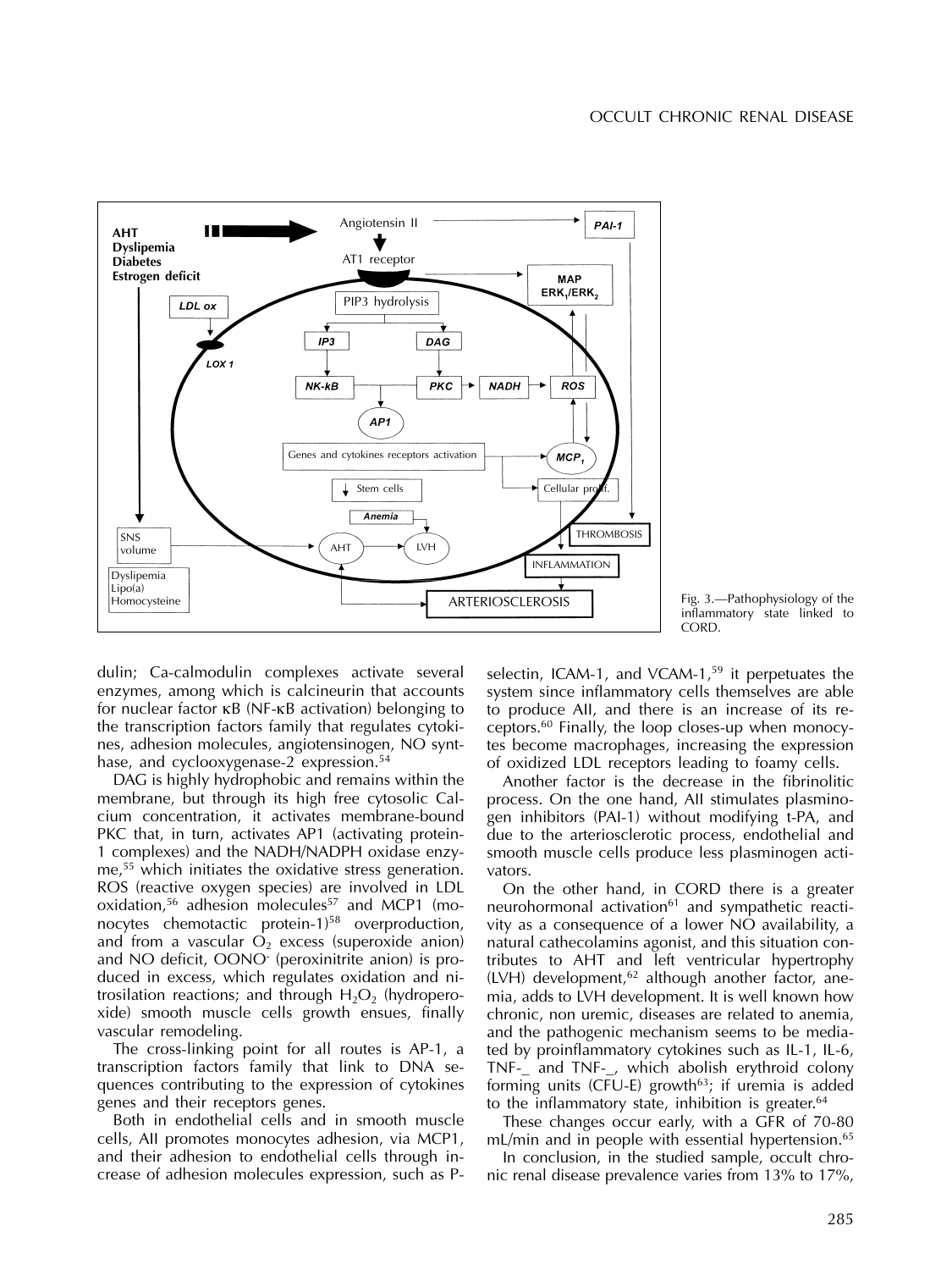and Grade IV CRF is between 0.7% and 1.5%, which means that for an elderly population and with a high prevalence of conventional risk factors, between 2,302 and 4,934 people have a glomerular filtration rate between 15 and 30 mL/min, which puts them in a high morbidity and mortality situation. It is thus important to adopt simple and early measures to detect CORD in this at risk population in order to decrease renal disease progression and, as a result, mortality.

### **REFERENCES**

- 1. Comité de Registro de la SEN. Informe de Diálisis y Trasplante de la Sociedad Española de Nefrología y Registros Autonómicos correspondientes al año 1999. Nefrología XXI 246: 52, 2001.
- 2. Smith HW: Measurement of the filtration rate, in The Kidney Struicture and Function in Health and Disease. New York, Oxford University Press 39-62, 1453-202, 1951.
- 3. Molicth ME, Rodman E, Hirsch CA, Dubinsky E: Spurious serun creatinine elevations in ketoacidosis. Ann Inter Med 93: 280, 1980.
- 4. Levey AS: Measurement of renal function in chronic renal disease. Kidney Int 38: 167-184, 1990.
- 5. Rowe JW, Andres R, Tobin JD, Nomis AN, Shock NW: The effect of age on creatinie clearence in men: a cross sectional and longitudinal study. Journal of Gerontology 31: 155-183.
- 6. Perrone RD, Madias NE, Levey AS: Serun creatinie as a index of renal function: New insights into old concepts. Clin Chem 38: 1933-1953, 1982.
- 7. Fernández-Fresnedo G, de Francisco ALM, Rodrigo E, Piñera C, Herraez I, Ruiz JC, Arias M: Insuficiencia renal »oculta» por valoración de la función renal creatinina sérica. Nefrología XXII, 2: 144-151, 2002.
- 8. Cockcroft DW, Gault MH: Prediction of creatinine clearence from serum creatinine. Nephron 16: 31-41, 1976.
- 9. Duncan L, Heathcote J, Djurdjev O, Levin A: Screaning for renal doisease with serun creatinine who are we missing? Nephrol Dial Trasplant 16: 1042-1046, 2001.
- 10. Ledebo L, Kessler M, van Viesen W: Initiation od dialisis-opinions from as international survey: report on the Dialisis Opinion Symposiun at the ERA-EDTA Congres 18 september Nice. Nephrol Dial Trasplant 16: 1132-8, 2001.
- 11. Coresh J, Brad CA, Greene T, Eknoyan G, Levey A: Prevalence of chronic kidney disease and decreased kidney function in the adults US population: Third National Health and Nutrition Examination Survey. Am J Kidney Dis 41(1): 1-12, 2003.
- 12. Levey AS, Greene T, Kuseek JW, Beck GJ and MDRD Study Group: A simplificated equatiuon to predict glomerular filtration rate from serun creatinine. J Am Soc Nephrol 11: 155A, 2000.
- 13. Lin J, Knight EL, Hogan ML, Singh AK: A comparison of prediction equations for estimating glomerular filtration rate in adults without Kidney Disease. J Am Soc Nephrol 14: 2573-2580, 2003.
- 14. Kinnel K, Phillips TM, Simmens SJ, Peterson RA, Weihs KL, Alleyne S, Cruz I, Yanoski JA, Veis JH: Immunologic function and survival in hemodialysis patients. Kidney Int 54: 236- 242, 1998.
- 15. Stenvinkel P, Barany P, Heimburger VO, Pecoits-Filho R, Lindholm B: Mortality, malnutrition and atherosclerosis in ESRD: What is the role of interleikin-6? Kidney Int 61: S80: S103- S108, 2002.
- 16. Memoli B, Cianciaruso B, Bisesti V, Cimmaruta C, Marzano L, Andreaucci M, Rossi G: Role of different dialysis membranes in the release of IL-6 soluble receptor in uremic patiens. Kidney Int 2000.
- 17. Yudkin JS, Kumari M, Humphris SE, Mohamed Ali V: Inflamation, obesity, stress and coronary heart disease Is IL-6 the link? Atheroesclerosis 148(2): 209-214, 2000.
- 18. Zoccali C, Mallunaci F, Finochiaro P: Atherosclerotic renal artery sytenosis: epidemiology, cardiovascular outcomes and clinical prediction rules. J Am Soc Nephrol 13: 490, 2002.
- 19. Treyel L, Kushner I: The acute phase response and the hematopoietic systen: the role of cytokines. Crit Rev Oncol Hematol 21: 1-18, 1995.
- 20. Allen DA, Breen C, Yaqood MM, Macdougall IC: Inhibition of CFU-E colony formation in uremic patients with inflammatory disease: role of IFN-gamma and TNF alpha. J Invest Med 47(5): 203, 1999.
- 21. Stenvinkel P, Lindholm B, Heimburger M, Heimburger O: Elevated serum levels of soluble adhesion molecules predict death in predialysis patients: association with malnutrition, inflammation and cardiovascular disease. Nephrol Dial Trasplant 19: 953-960, 2000.
- 22. Mezzano D, Pais EO, Aranda F, Panes O, Downey P, Ortiz M, Tagle González F, Quiroga T, Caceres MS, Leigthon F, Pereira J: Inflammation, not hyperhomocysteinemia, is related to oxidative stress and hemostatic and endothelial dysfunction in uremia. Kidney Int 60: 1.844, 2001.
- 23. London G: Cardiovascular Disease in Chronic Renal Failure: Pathophysiologic Aspects. Seminar in Dialysis 16(2): 85-94, 2003.
- 24. Shoji T, Emoto M, Tabata T, Kimoto E, Shinohara K, Maekawa K, Kawagishi T, Tahara H, Ishimura E, Nishizawa Y: Advanced atherosclerosis in predialysis patients with chronic renal failure. Kidney Int 61: 2.187-2.192, 2002.
- 25. Zanchetti A; Hansson L, Dahkof B: Efects of individual risk factor on the incidence of cardiovascular events in the treated hypertension patients of the Hypertension Optimal Treatment Study HOT Study Group. J hypertension 19(6): 1149-1159, 2001.
- 26. Mann JF, Gertein HC, Pogue J, Bosch J, Yusuf S: Renal insufficiency as a predictor of cardiovascular outcome and de impact of ramipril: The HOPE randomized trial. Ann Inter Med 134(8): 707-709, 2001.
- 27. Culleton BF, Lasrson MG, Wilson PWF: Cardiovascular disease and mortality in a community –based cohorte with mild renal insufficiency. Kidney Int 56: 2214-2219, 1999.
- 28. Anevakar NS, McMurray JJV, Velásquez EJ, Solomon SD, Kober L, Rouleau J-L, White HD, Nordlander R, Maggioni A, Dickstein K, Zelenkosfske S, Leimberg JD, Califf RM, Pfeffer MA: Relations betwen reanal dysfunction and cardiovascular outcomes after myocardial infarction. New Engl J Med 351(13): 1285-1295, 2004.
- 29. Go AS, Chertow GM, Fan D, McCulloch CE, Hsu Ch: Chronic kidney disease and the risks of death ,cardiovascular events and hospitalization. New Engl J Med 351(13): 1296- 1305, 2004.
- 30. Bright R: Tabular view of the mo rbid appearance of one hundred cases connected with albuminous urine. Guy's Hospital Report 1: 380-400, 1836.
- 31. Guidlines Subcomitte 1999 World Healt Organization International Society of Hypertension Guidlines for the Manegement of Hypertension. *J Hypertension* 17: 151-83, 1999.
- 32. Second report of the National Cholesterol education Progran (NECP) Expert panel on Detection, Evaluation and Treatment of High Blood Cholesterol in Adults. JAMA 269: 3015-3023, 1993.
- 33. Heatherton TF, Kozlowski LT, Frecker RC, Fagerstrom KO: The Fagerstrom Test for Nicotina Dependencia: A revision of the Fagerstrom Tolerance Questionnaaire. British Journal of Addiction 86: 1119-1127, 1991.